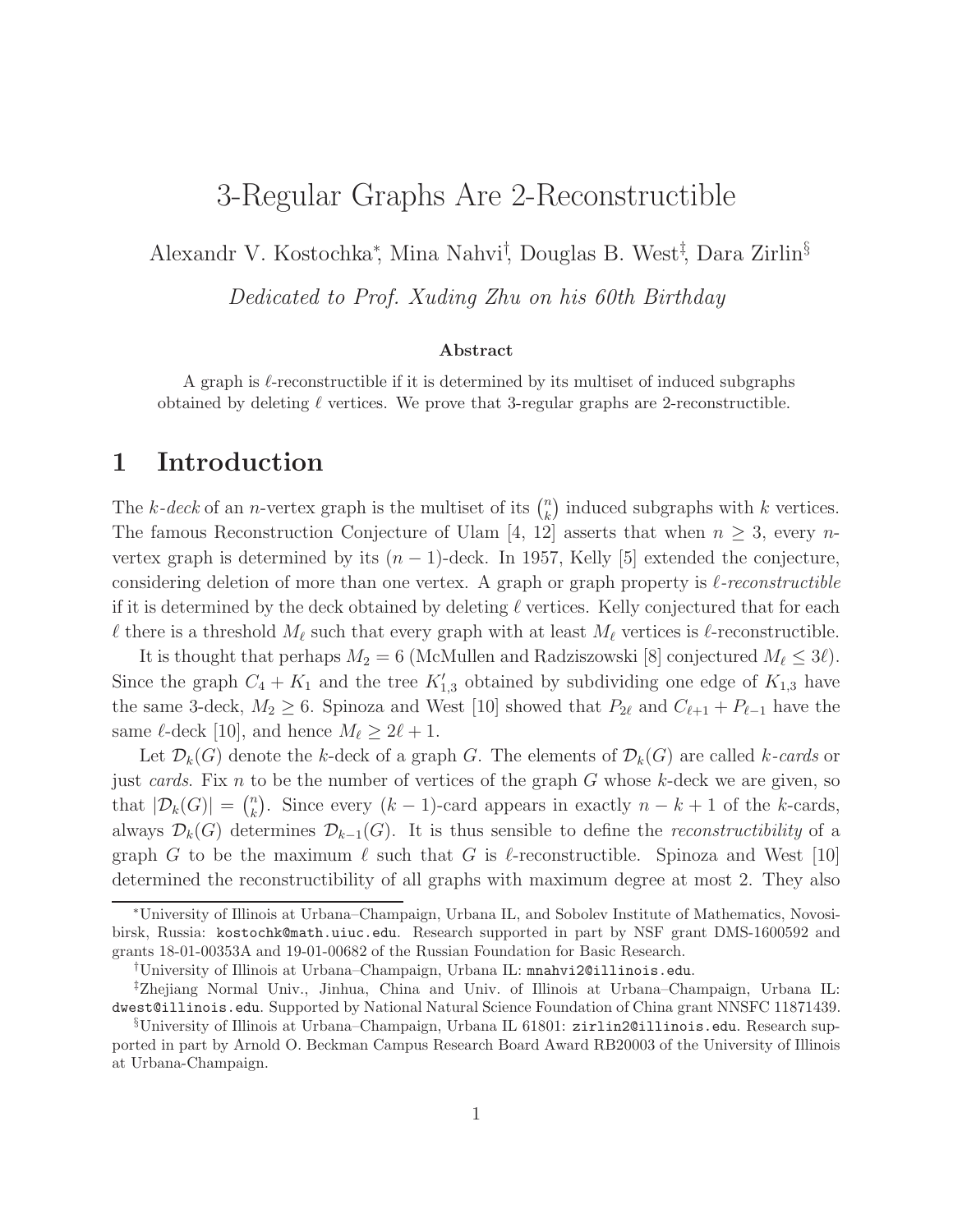showed that almost all graphs are  $(1 - o(1))n/2$ -reconstructible, extending the observations in [1, 3, 9] that almost all graphs are 1-reconstructible.

Much research in graph reconstruction has focused on finding classes or properties of graphs that are 1-reconstructible. In the spirit of Kelly's Conjecture, we ask what can be shown to be  $\ell$ -reconstructible for larger  $\ell$ . Initial attention has considered the degree list, which trivially is 1-reconstructible because the 2-deck already determines the number of edges. Chernyak [2] showed that the degree list is 2-reconstructible when  $n \geq 6$  (sharp by  $\{C_4 + K_1, K'_{1,3}\}\)$ . The present authors [6] showed that the degree list is 3-reconstructible when  $n \geq 7$  (sharp by  $\{C_5 + K_1, K_{1,3}''\}$ , where  $K_{1,3}''$  is the tree obtained from  $K_{1,3}$  by subdividing two edges). For  $\ell$  in general, Taylor [11] showed that the degree list is  $\ell$ -reconstructible when  $n \geq e\ell + O(\log \ell)$ , where e is the base of the natural logarithm.

In one of the first results on reconstruction, Kelly [4] proved that disconnected graphs are 1-reconstructible. Manvel [7] proved that disconnected graphs having no component with n−1 vertices are 2-reconstructible. He also observed that 2-reconstructibility of disconnected graphs consisting of one isolated vertex and a connected graph is equivalent to the original Reconstruction Conjecture that all graphs are 1-reconstructible when  $n \geq 3$ .

In addition, Manvel  $[7]$  showed that whether an *n*-vertex graph is connected can be determined from its  $(n-2)$ -deck when  $n \geq 6$ . That is, connectedness is 2-reconstructible when  $n \geq 6$  (sharp by  $\{C_4 + K_1, K'_{1,3}\}\)$ . The present authors [6] showed that connectedness is 3-reconstructible when  $n \geq 7$  (sharp by  $\{C_5 + K_1, K_{1,3}''\}$ ). Spinoza and West [10] showed that connectedness is  $\ell$ -reconstructible when  $n > 2\ell^{(\ell+1)^2}$  (this is not sharp).

Since the degree list is 1-reconstructible, regular graphs are 1-reconstructible (after determining that the deck arises only from r-regular graphs, make the missing vertex adjacent to the r vertices of degree  $r - 1$  in any card). At a meeting in Sanya in 2019, Bojan Mohar asked whether regular graphs are 2-reconstructible. This is not immediate, even though the degree list is 2-reconstructible, because we must determine which of the deficient vertices is adjacent to which of the two missing vertices. In this paper, we prove the following result.

### Theorem 1.1. Every 3-regular graph is 2-reconstructible.

A useful property of 3-regular graphs not shared by regular graphs of higher degree is that any two cycles through a vertex have a common edge. Lacking this property, it seems difficult to extend our approach to regular graphs of higher degree.

## 2 Preliminaries

Let D be the  $(n-2)$ -deck of a 3-regular graph with n vertices (henceforth we simply say deck for the  $(n-2)$ -deck). A reconstruction (from D) is an n-vertex graph whose deck is D. Since  $K_4$  is determined by its 2-deck and n must be even, we may assume  $n \geq 6$ . Now the 2-reconstructibility of the degree list implies that every reconstruction is 3-regular.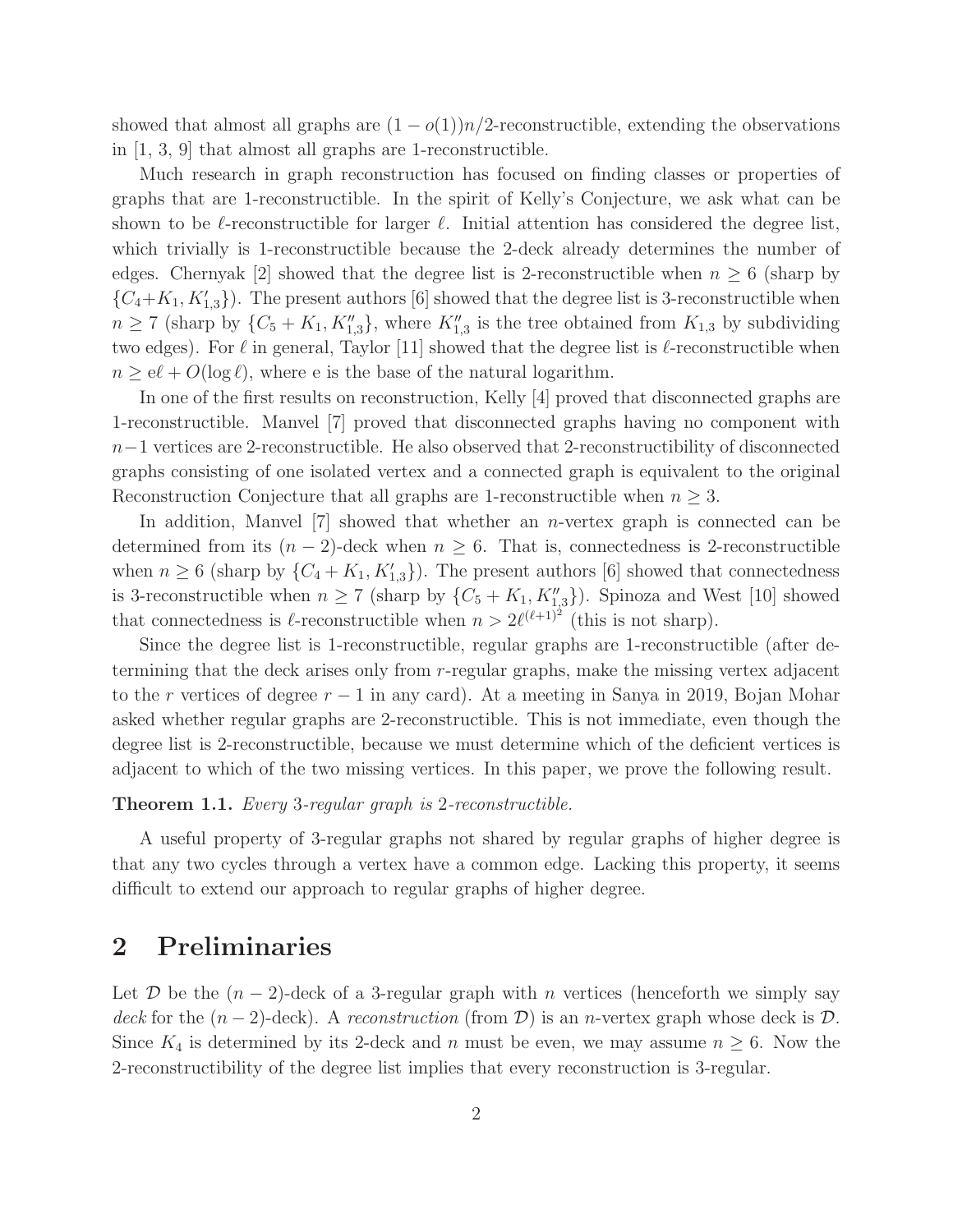To prove that such a deck has only one reconstruction, up to isomorphism, we will restrict the properties of a reconstruction from a deck that has nonisomorphic reconstructions. We use *alternative reconstruction* to mean a graph having the same deck as G that is not isomorphic to  $G$ . We repeatedly (often implicitly) use the following observation.

**Observation 2.1.** If H is an alternative reconstruction from a card in the deck of a 3-regular graph G, then H satisfies all properties that have been shown to hold for every reconstruction from a deck that has more than one 3-regular reconstruction.

Here  $H$  witnesses that  $G$  is a counterexample to Theorem 1.1. Our first restriction on the properties of such a graph G arose in discussion with Martin Merker, Bojan Mohar, and Hehui Wu. Let a  $j$ -vertex be a vertex of degree  $j$ .

**Lemma 2.2.** Given a card obtained by deleting adjacent vertices of  $G$ , in every reconstruction the missing vertices are adjacent. Given a card obtained by deleting vertices with a common neighbor, in every reconstruction the missing vertices are both adjacent to that common neighbor. Finally, every reconstruction has girth at least 5.

Proof. The first two remarks hold because every reconstruction from the deck is 3-regular.

If G has a triangle T, then a card obtained by deleting two vertices of T has two 1-vertices or has one 1-vertex and two 2-vertices. In a 3-regular reconstruction, the two missing vertices must be adjacent and must both be adjacent to any 1-vertex. If the card has two 2-vertices, then the 2-vertices must each be adjacent to one missing vertex. The two reconstructions are isomorphic, preventing  $H \not\cong G$ .

If G has a 4-cycle (and no triangle), then a card obtained by deleting two nonadjacent vertices on a 4-cycle has two 1-vertices and two 2-vertices. In a 3-regular reconstruction, the two missing vertices must both be adjacent to both 1-vertices, and each must be adjacent to one of the 2-vertices. The two reconstructions are isomorphic, preventing  $H \not\cong G$ .  $\Box$ 

With girth at least 5, we have  $n \geq 10$ . Next we note the analogue of Kelly's Lemma [5].

**Lemma 2.3.** For each graph F with at most  $n - \ell$  vertices, the number of subgraphs of G isomorphic to  $F$  is  $\ell$ -reconstructible. In particular, the number of cycles of any length at  $most\ n-2\ is\ 2-reconstructible.$ 

*Proof.* Each copy of F appears in exactly  $\binom{n-|V(F)|}{\ell}$  $\left(\begin{matrix} V(F) \\ \ell \end{matrix}\right)$  cards.

A elementary exercise states that every *n*-vertex graph with at least  $n+1$  edges has girth at most  $\lceil 2n/3 \rceil$ . With  $\lceil 2n/3 \rceil \leq n-3$  when  $n \geq 9$ , Lemma 2.3 yields the following.

Corollary 2.4. Every reconstruction has the same girth g, the same number of g-cycles, and the same number of  $(g + 1)$ -cycles.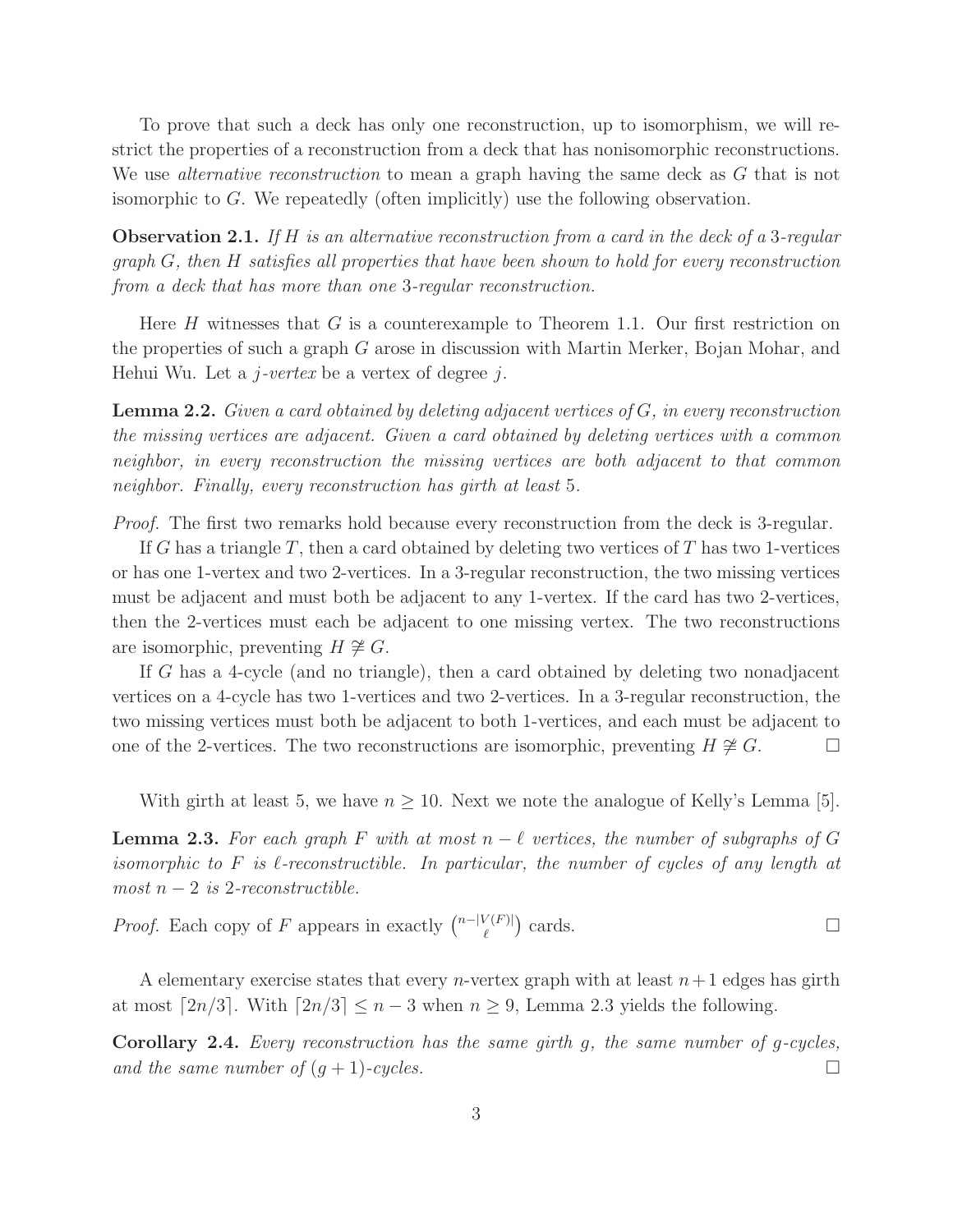Let  $d_G(x, y)$  denote the distance between x and y in G.

**Lemma 2.5.** Let D be the deck of a 3-regular non-2-reconstructible graph G. Fix  $F =$  $G - \{x, y\} \in \mathcal{D}$ . If  $d_G(x, y) = 1$ , then F has four 2-vertices. If  $d_G(x, y) = 2$ , then F has one 1-vertex and four 2-vertices. Also, we can recognize when  $d_G(x, y)$  is 1 or 2 or larger.

*Proof.* The degree claims follow from G being 3-regular with girth at least 5. Since F has six 2-vertices when  $d_G(x, y) > 2$ , we can recognize  $d_G(x, y)$  being 1 or 2 or greater than 2.

We will usually consider cards in which the deleted vertices are at distance at most 2 and lie together on a shortest cycle. We say that two 2-vertices in a card  $F$  are paired in a reconstruction from  $F$  when they have one of the missing vertices as a common neighbor.

**Lemma 2.6.** If  $d_G(x, y) \leq 2$  and x and y both lie on a shortest cycle C in G (with  $q =$  $|V(C)|$ , then  $G - \{x, y\}$  has only one alternative reconstruction, H. In H, the missing vertices x' and y' complete a copy  $C'$  of  $C$  obtained by substituting x' for x and y' for y. If also  $xy \in E(C)$ , then the number of g-cycles using one or both of  $\{x', y'\}$  in H is the same as the number of g-cycles using one or both of  $\{x, y\}$  in G, respectively.

*Proof.* When  $d_G(x, y) \leq 2$ , the four 2-vertices in  $G - \{x, y\}$  must form two pairs in any reconstruction: two neighbors of  $x'$  and two neighbors of  $y'$ . There are three ways to pair four vertices. However, two of those 2-vertices lie on  $C$ , with the path joining them through x and y having length 3 or 4. Pairing them as neighbors of one of  $\{x', y'\}$  creates a shorter cycle. Since Lemma 2.3 provides the girth of  $G$ , this alternative pairing is forbidden, leaving only G and one alternative.

If  $xy \in E(G)$ , then in any reconstruction the two vertices that were adjacent to x and y on any shortest C must each be adjacent to one of  $\{x', y'\}$  (and not the same one); otherwise a shorter cycle is formed (see Figure 1). Hence in every reconstruction from  $G - \{x, y\}$  the number of shortest cycles that use both missing vertices is the same.

Since we know the number of g-cycles in  $G - \{x, y\}$ , we know the number of shortest cycles that were destroyed. Hence we now also know the number of  $q$ -cycles that use exactly one of the two missing vertices.



Figure 1: An edge on a shortest cycle.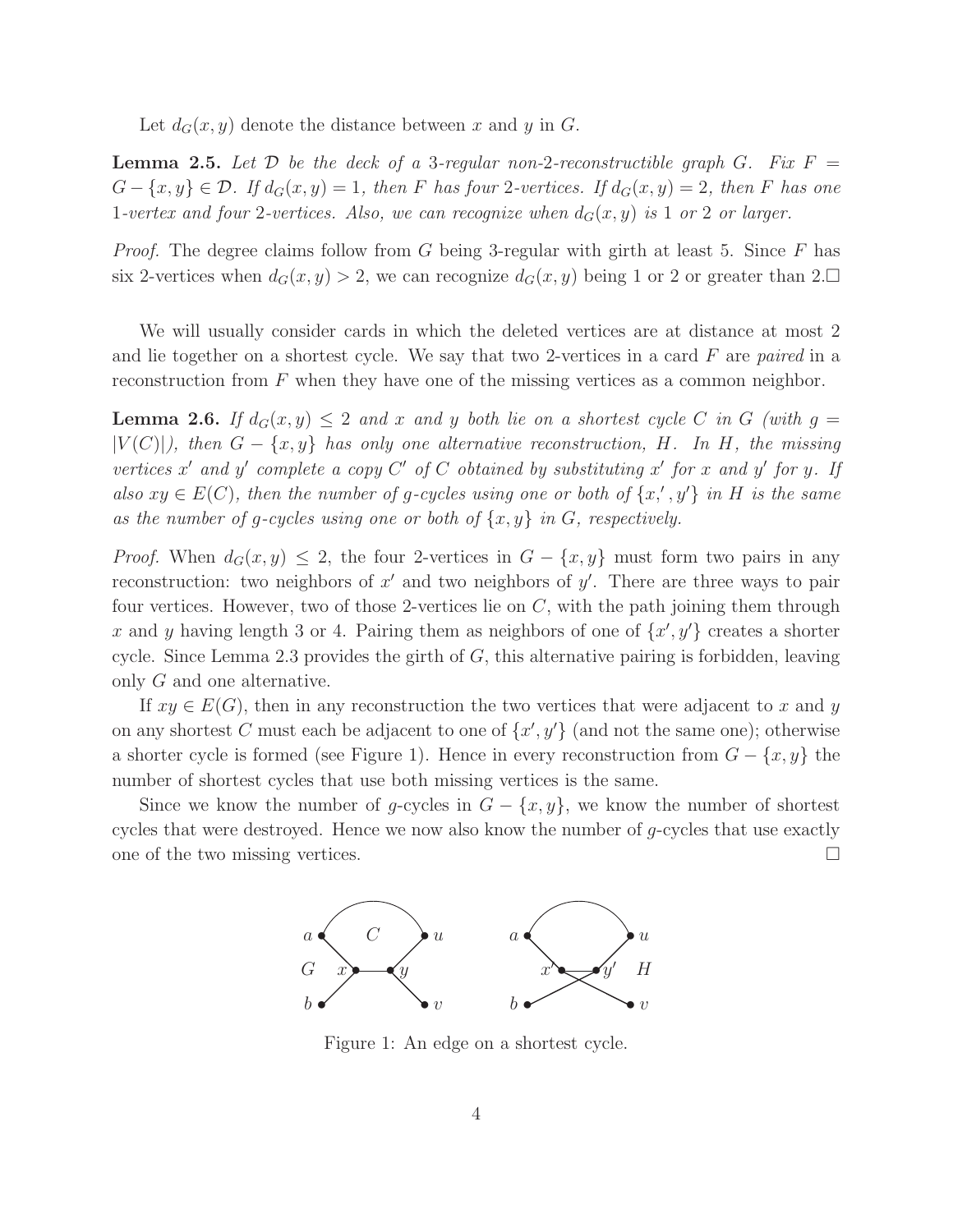## 3 Configurations of Short Cycles

Our approach to prohibiting 3-regular graphs with alternative reconstructions is to prohibit short cycles with common or adjacent vertices in such graphs. With  $q$  being the girth of  $G$ (already  $g \geq 5$  by Lemma 2.2), we will eventually forbid having two g-cycles sharing an edge or connected by an edge, and we will forbid having a  $g$ -cycle and a  $g'$ -cycle sharing an edge, where henceforth  $g' = g + 1$ . These exclusions lead to a final contradiction, because we will also show that a  $g$ -cycle must share an edge with some  $g'$ -cycle.

Thus we consider a 3-regular n-vertex graph G whose deck  $((n-2)$ -deck) D is also the deck of some 3-regular graph  $H$  not isomorphic to  $G$ . The statements we prove restrict the structure of an arbitrary reconstruction  $G$  from  $\mathcal{D}$ , but once proved they hold also for an alternative reconstruction  $H$  in all subsequent steps, as formalized in Lemma 2.1. Hence we do not mention  $G$  in the statements of the lemmas. Also, when some reconstruction has the assumed property, we can always find a card as described by looking at all reconstructions from each card in the given deck.

**Lemma 3.1.** Two g-cycles cannot share two consecutive edges. A g-cycle and a g'-cycle cannot share three consecutive edges.

*Proof.* Let C and D be a g-cycle and a cycle of length at most g' in G such that  $C \cap D$  has a component P with at least two edges. Let x be an endpoint of P, with  $xy \in E(P)$ . Let a and b be the other neighbors of x on C and D, respectively. Let u and v be the neighbors of y other than x, with  $yu \in E(C) \cap E(D)$ . To avoid being G, the alternative reconstruction H from  $G - \{x, y\}$  must not pair a and b; to avoid having a shorter cycle, it must not pair a and u. Hence it pairs a and v, and we may assume  $ax', vx', y'u, y'b \in E(H)$ . Now H has a g-cycle C' obtained from C by substituting  $x'$  for x and  $y'$  for y (see Figure 2).

Also H has a cycle D' consisting of the path  $\langle b, y', u \rangle$  and the u, b-path along D that does not use x. This cycle  $D'$  is shorter than D. If D has length g, this is a contradiction. If D has length  $g'$  and  $P$  has a third edge, then  $C'$  and  $D'$  are two g-cycles with two consecutive common edges, which the first case already forbids for all reconstructions.



Figure 2: Consecutive edges shared by short cycles.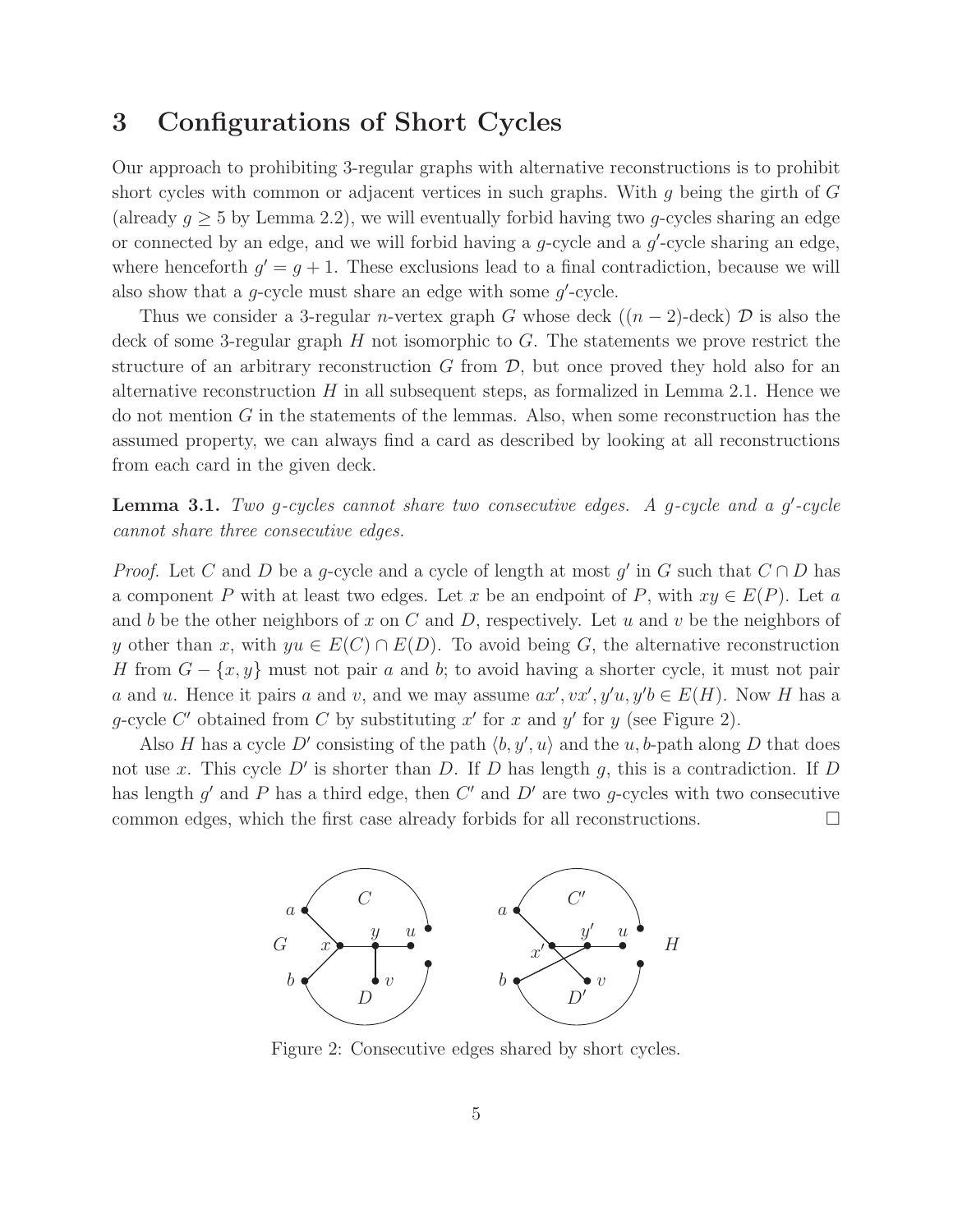We refer to two cycles sharing two consecutive edges as *spliced* cycles. We have now forbidden spliced g-cycles from 3-regular graphs that are not 2-reconstructible (a spliced g-cycle and g'-cycle remain allowed, but they can't share three consecutive edges).

**Remark 3.2.** Henceforth, when  $\langle a, x, y, u \rangle$  is a path along a g-cycle C, and the third neighbors of x and y are b and v, respectively, the arguments we have made imply that any alternative reconstruction H from  $G - \{x, y\}$  is obtained by adding the vertices x' and y' with  $N_H(x') = \{y', a, v\}$  and  $N_H(y') = \{x', u, b\}.$ 

When  $xy$  is an edge on a q-cycle, Lemma 3.1 implies that x and y each lie in at most one cycle not containing the other, since any such cycle uses both incident edges other than  $xy$ .

**Lemma 3.3.** If xy is an edge in two g-cycles, then x and y cannot each lie in a g-cycle not containing the other element of  $\{x, y\}$ .

*Proof.* Let C and D be g-cycles containing xy, with  $\langle a, x, y, u \rangle$  along C and  $\langle b, x, y, v \rangle$  along D. By Lemma 3.1, these six vertices are distinct. Let  $H$  be the alternative reconstruction from  $G - \{x, y\}$  as in Remark 3.2. Note that H has two g-cycles through xy (see Figure 3).

Suppose that each of x and y lies in a g-cycle not containing the other element of  $\{x, y\}$ . Since G has no spliced g-cycles, these two g-cycles Q and R pass through  $\langle a', a, x, b, b' \rangle$  and  $\langle u', u, y, v, v' \rangle$ , respectively, where w' for  $w \in \{a, b, u, v\}$  is the neighbor of w not in  $C \cup D$ . By Lemma 2.6, in H each of  $x'$  and  $y'$  lies in a g-cycle not containing the other. To avoid spliced g-cycles in H, these g-cycles Q' and R' must pass through  $\langle a', a, x', v, v' \rangle$  and  $\langle u', u, y', b, b' \rangle$ , respectively. In particular, H and G contain an  $a'$ , v'-path P of length  $g - 4$ .

Now consider  $G - \{a, x\}$ . Since ax lies in the g-cycle C, an alternative reconstruction H' replacing  $\{a, x\}$  with  $\{a'', x''\}$  can be assumed to have the g-cycle C'' through  $\langle z, a'', x'', y \rangle$ , where z is the neighbor of a on C other than x, and the edges  $a'x''$  and  $a''b$  (see Remark 3.2). In H', the path  $\langle a', x'', y, v, v' \rangle$  combines with P to form a g-cycle. However, this g-cycle shares consecutive edges yv and vv' with R, creating spliced g-cycles, which is forbidden.  $\Box$ 



Figure 3: Many g-cycles through  $\{x, y\}$ .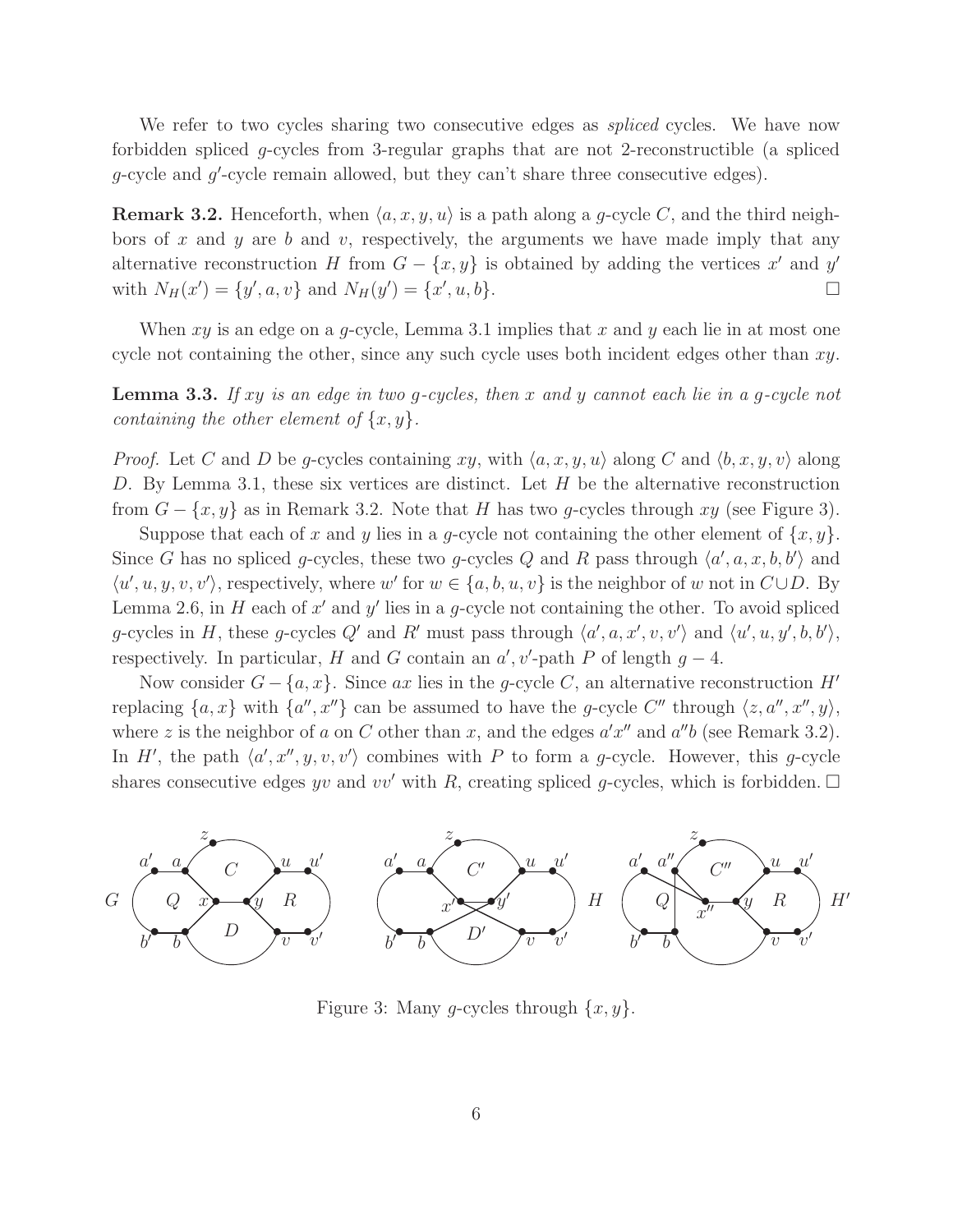#### Lemma 3.4. No vertex lies in three g-cycles.

*Proof.* Suppose that y with neighborhood  $\{x, u, v\}$  lies in three g-cycles in G. Each of these g-cycles uses two edges at y; any two of them have one common edge. With  $a, b \in N_G(x)$ ,  $c, d \in N_G(u)$ , and  $e, f \in N_G(v)$ , label the vertices so that the three cycles C, D, and R contain the paths  $\langle a, x, y, u, d \rangle$ ,  $\langle c, u, y, v, f \rangle$ , and  $\langle e, v, y, x, b \rangle$ , respectively (see Figure 4). Since  $g \geq 5$ , these 10 vertices are distinct.

Since xy lies in the g-cycle C containing  $\langle a, x, y, u, d \rangle$ , the card  $G - \{x, y\}$  has only one alternative reconstruction  $H$ . As in Remark 3.2, we may obtain  $H$  from the card by adding x' and y' with  $N_H(x') = \{y', a, v\}$  and  $N_H(y') = \{x', u, b\}.$ 

By Lemma 3.3, G has no g-cycle through  $\langle a, x, b \rangle$ . Hence G has exactly one g-cycle containing exactly one of  $\{x, y\}$ . By Lemma 2.6, in H exactly one g-cycle Q contains exactly one of  $\{x', y'\}$ . Hence Q contains  $\langle a, x', v \rangle$  or  $\langle b, y', u \rangle$ . Avoiding spliced g-cycles in H implies that Q contains  $vf$  in the first case and uc in the second case. Hence G contains an  $a, f$ -path or a b, c-path of length  $g-3$ , and not both.

Applying the symmetric argument to  $G-\{u, y\}$  and  $G-\{v, y\}$  yields paths with length g– 3 in G whose endpoints are exactly one pair in each of the following three sets:  $\{(a, f), (b, c)\},$  $\{(c, b), (d, e)\}, \{(f, a), (e, d)\}.$  This is impossible: as soon as one pair of endpoints is picked, it satisfies one other set, which then prevents the third set from contributing a pair.  $\square$ 



Figure 4: A vertex in three g-cycles.

#### Lemma 3.5. No vertex lies in two g-cycles.

*Proof.* Since G is 3-regular, a vertex in g-cycles C and D requires an edge xy in C and D (only one common edge, since there are no spliced g-cycles). Label vertices as in Remark 3.2, with  $\langle z, a, x, y, u \rangle$  lying along a g-cycle C. Since G has girth g, the neighbor w of a that is not on C is not on the other q-cycle through  $xy$ . Note that  $ax$  is not in another q-cycle, since that would put  $x$  on three  $q$ -cycles.

Since ax lies in a g-cycle,  $G - \{a, x\}$  has only one alternative reconstruction, H. We may label H so the g-cycle C' through the missing vertices  $a'$  and  $x'$  arises from C by replacing a with a' and x with x', and so  $N_H(a') = \{x', z, b\}$  and  $N_H(x') = \{a', y, w\}$  (see Figure 5).

Since G has a g-cycle D through exactly one of  $\{a, x\}$ , also H has a g-cycle D' through exactly one of  $\{a', x'\}$ . This cycle cannot use  $a'x'$ , so it uses  $\langle w, x', y \rangle$  or  $\langle b, a', z \rangle$ . In each case,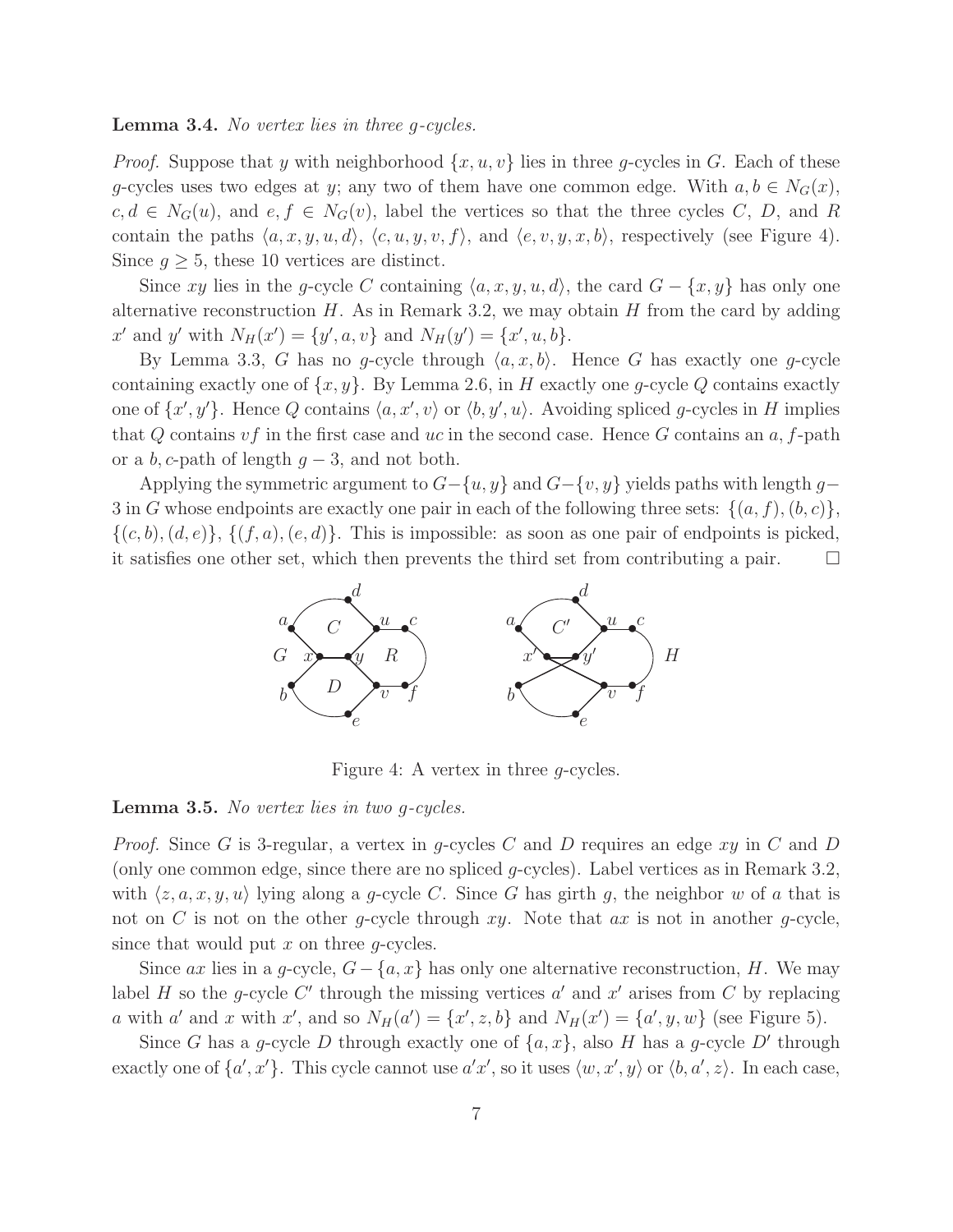we will obtain an alternative reconstruction from the deck that has three  $g$ -cycles containing a single vertex, which by Lemma 3.4 is forbidden.

In the first case, D' cannot use yu, since H has no spliced g-cycles. Hence D' uses yv, and there is a v, w-path P of length  $g - 3$  in H and G (not using y). Note that P completes a g'-cycle Q in G with  $\langle w, a, x, y, v \rangle$ . Since xy lies on a g-cycle,  $G - \{x, y\}$  has only one alternative reconstruction,  $H'$  (see Figure 5). We may label the missing vertices  $x''$  and  $y''$ so that  $ax'', y''u \in E(H')$ , which forces  $vx'', y''b \in E(H')$ . Now replacing  $\langle w, a, x, y, v \rangle$  in Q with  $\langle w, a, x'', v \rangle$  yields three g-cycles in H' containing  $x''$ .

In the second case, D' must continue after  $\langle b, a', z \rangle$  to the neighbor z' of z not on C', since H has no spliced g-cycles. Replacing  $a'b$  in D' with  $\langle a, x, b \rangle$  yields a g'-cycle R in G containing the path  $\langle z', z, a, x, b \rangle$ . Since az lies on a g-cycle, there is a unique alternative reconstruction from  $G - \{a, z\}$ ; call it  $H''$ . We may label  $H''$  so its missing vertices  $a''$  and  $z''$ replace a and z in C to form a g-cycle C'', and then the remaining edges incident to  $\{a'', z''\}$ must be  $z'a''$  and  $wz''$ , as in Figure 5. Now replacing  $\langle z', z, a, x, b \rangle$  in R with  $\langle z', a'', x, b \rangle$ yields three q-cycles in  $H''$  containing x.



Figure 5: Two  $q$ -cycles C and D with a common vertex.

## **Lemma 3.6.** No two cycles of length at most  $g'$  are spliced.

Proof. Already from Lemma 3.1 no two g-cycles are spliced.

Next consider a spliced g-cycle C and g'-cycle D sharing the path  $\langle x, y, u \rangle$  such that the other neighbors of x are a on C and b on D. Since xy lies on a g-cycle,  $G - \{x, y\}$  has only one alternative reconstruction  $H$ , expressible so that the g-cycle  $C'$  through the two missing vertices x' and y' is obtained from C by replacing x with x' and y with y'. In H we then also have the edge y'b. Now replacing  $\langle b, x, y \rangle$  with by' in D yields a second g-cycle in H containing  $y'u$ ; this contradicts Lemma 3.5. Hence a g-cycle and  $g'$ -cycle cannot be spliced.

Now let C and D be two g'-cycles sharing  $\langle x, y, u \rangle$ , defining a and b as above. Let v be the neighbor of y not in  $C \cup D$ . By Lemma 3.1, C and D cannot share three consecutive edges, so we may let c and d be the neighbors of u other than y on C and D, respectively.

Consider  $G - \{x, y\}$ , and let H be an alternative reconstruction whose vertices deleted to form  $G - \{x, y\}$  are x' and y'. We know  $x'y' \in E(H)$ , and we can label x' and y' so that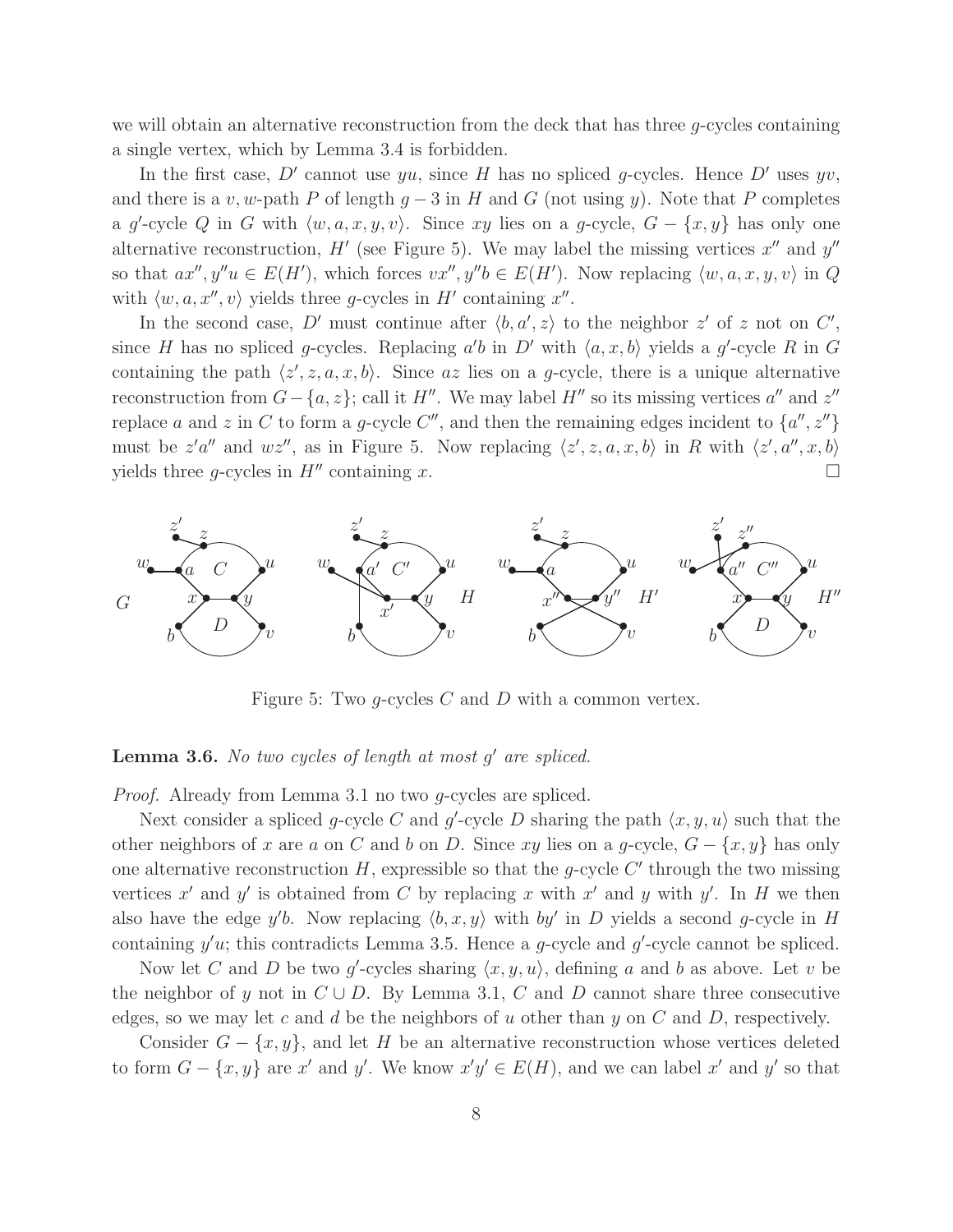$y'u, x'v \in E(H)$ . The remaining neighbor of x' may be a or b, but since C and D are both g'-cycles these choices are symmetric. Hence we may assume  $ax', by' \in E(H)$  (see Figure 2).

Replacing  $\langle b, x, y, u \rangle$  in D with  $\langle b, y', u \rangle$  yields a g-cycle D' in H containing exactly one of  $\{x', y'\}$ . Hence G must have a g-cycle Q containing exactly one of  $\{x, y\}$ . Since Q cannot contain xy, it contains  $\langle v, y, u \rangle$  or  $\langle a, x, b \rangle$ . In the first case, continuing Q along the edge leaving u in either C or D yields two spliced g-cycles  $(Q \text{ with } C \text{ or } D)$ , which is forbidden. Hence Q contains  $\langle a, x, b \rangle$ .

Applying the symmetric argument to  $G - \{u, y\}$  allows us to conclude that G also contains a g-cycle through  $\langle c, u, d \rangle$ . This g-cycle R also appears in H. Now R and D' are g-cycles in H that both contain the edge ud. By Lemma 3.5, this is forbidden.

#### Lemma 3.7. There is no edge whose endpoints lie in distinct q-cycles.

*Proof.* Let xy be such an edge in G, joining q-cycles C through x and D through y. In any alternative reconstruction H from  $G - \{x, y\}$ , the missing vertices x' and y' are adjacent, and to avoid recreating G each of  $x'$  and  $y'$  must have one neighbor in  $V(C)$  and one neighbor in  $V(D)$ . Each possible assignment yields in H two g'-cycles containing  $x'y'$ . By symmetry, we may label  $C - x$  as an a, b-path and  $D - y$  as a u, v-path so that  $a, u \in N_H(x')$  and  $b, v \in N_H(y')$ . See Figure 6, where we have not yet established the dashed edges.

Since G had two g-cycles each containing exactly one of  $\{x, y\}$ , also H must have two g-cycles each containing exactly one of  $\{x', y'\}$ . One must use  $\langle a, x', u \rangle$ , and the other must use  $\langle b, y', v \rangle$ ; let these be Q' and R', respectively. Replacing  $\langle a, x', u \rangle$  in Q' with  $\langle a, x, y, u \rangle$ and  $\langle b, y', v \rangle$  in R' with  $\langle b, x, y, v \rangle$  yields g'-cycles Q and R in G, respectively.

Now let z and w be the neighbors of a other than x in  $Q$  and  $C$ , respectively, and let t be the neighbor of z on  $Q$  other than  $a$ . Consider an alternative reconstruction  $H'$  from  $G - \{a, z\}$ , with a' and z' being the missing vertices. We have  $a'z' \in E(H')$ . By symmetry we may assume  $a'x \in E(H')$ , and hence  $wz' \in E(H')$  to avoid recreating G. Still t may be ajacent to z' or to a'. The edge z't would complete a g'-cycle  $Q''$  in H' (shown below) that is spliced with C', forbidden by Lemma 3.6. The edge  $a't$  would complete a g-cycle in  $H'$ sharing the edge uy with the g-cycle R, forbidden by Lemma 3.5.



Figure 6: Adjacent vertices in g-cycles.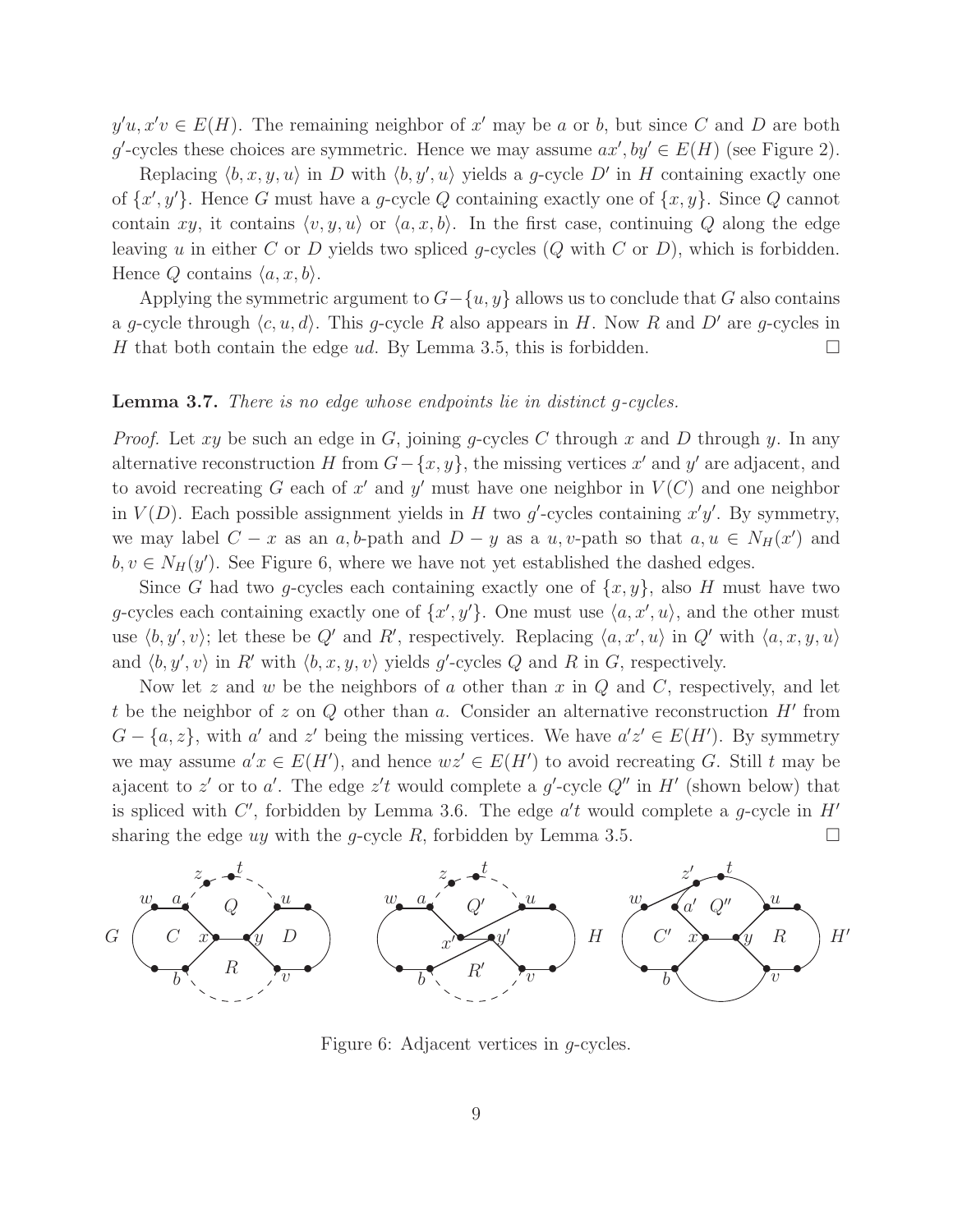## **Lemma 3.8.** No vertex lies in a g-cycle and two  $g'$ -cycles.

*Proof.* Suppose that x is such a vertex in the 3-regular graph  $G$ . Each of the three cycles uses two edges incident to x. Since there are no spliced cycles of length at most  $g'$ , each remaining edge incident to the neighbors of x lies in exactly one of these cycles. Let  $N_G(x) = \{y, a, b\}$ and  $N_G(y) = \{x, u, v\}$ , with xy shared by the g'-cycles Q and R, and with  $a, u \in V(Q)$  and  $b, v \in V(R)$  (see Figure 7). The g-cycle C through x contains  $\langle a, x, b \rangle$ .

Let H be an alternative reconstruction from  $G - \{x, y\}$ , with missing vertices x' and y'. We have  $x'y' \in E(H)$ , and by symmetry we may assume  $ax' \in E(H)$  and hence also  $by' \in E(H)$ . Now there are two cases, shown in Figure 7. If  $ux', vy' \in E(H)$ , then replacing  $\langle a, x, y, u \rangle$  in Q with  $\langle a, x', u \rangle$  and replacing  $\langle b, x, y, v \rangle$  in R with  $\langle b, y', v \rangle$  yields g-cycles Q' and R' in H through the endpoints of the edge  $x'y'$ , which is forbidden by Lemma 3.7. If  $uy', vx' \in E(H)$ , then replacing  $\langle a, x, b \rangle$  in C with  $\langle a, x', y', b \rangle$  yields a g'-cycle C' in H that is spliced with the g'-cycles Q'' through  $\langle a, x', y', u \rangle$  and R'' through  $\langle b, y', x', v \rangle$ , which is forbidden by Lemma 3.6.



Figure 7: Three short cycles at a vertex.

**Lemma 3.9.** If  $\langle w, x, y, z \rangle$  is a path in a g-cycle, and wx lies in a g'-cycle, then yz also lies in a g'-cycle.

*Proof.* Let C be the g-cycle in G containing  $\langle w, x, y, z \rangle$ , and let D be the g'-cycle containing wx. Let a be the neighbor of y outside C, and let  $N_G(a) = \{y, b, c\}$ . Let H be an alternative reconstruction from  $G - \{y, a\}$ , with y' and a' being the missing vertices. We have  $y'a' \in$  $E(H)$ , and we may label y' and a' so that  $y'z, a'x \in E(H)$ . Also, label b and c so that  $a'b, y'c \in E(H)$  (see Figure 8). Note that replacing  $\langle x, y, z \rangle$  in C with  $\langle x, a', y', z \rangle$  yields a  $g'$ -cycle  $C'$  in  $H$ .

Since C is a g-cycle in G containing exactly one of  $\{y, a\}$ , in H there must be a g-cycle D' containing exactly one of  $\{y', a'\}$ . It must contain  $\langle x, a', b \rangle$  or  $\langle z, y', c \rangle$ . In the first case, x in H lies in the g-cycle  $D'$  and  $g'$ -cycles  $C'$  and D, forbidden by Lemma 3.8. In the second case, replacing  $\langle z, y', c \rangle$  in D' with  $\langle z, y, a, c \rangle$  yields the desired g'-cycle in G through  $yz$ .  $\Box$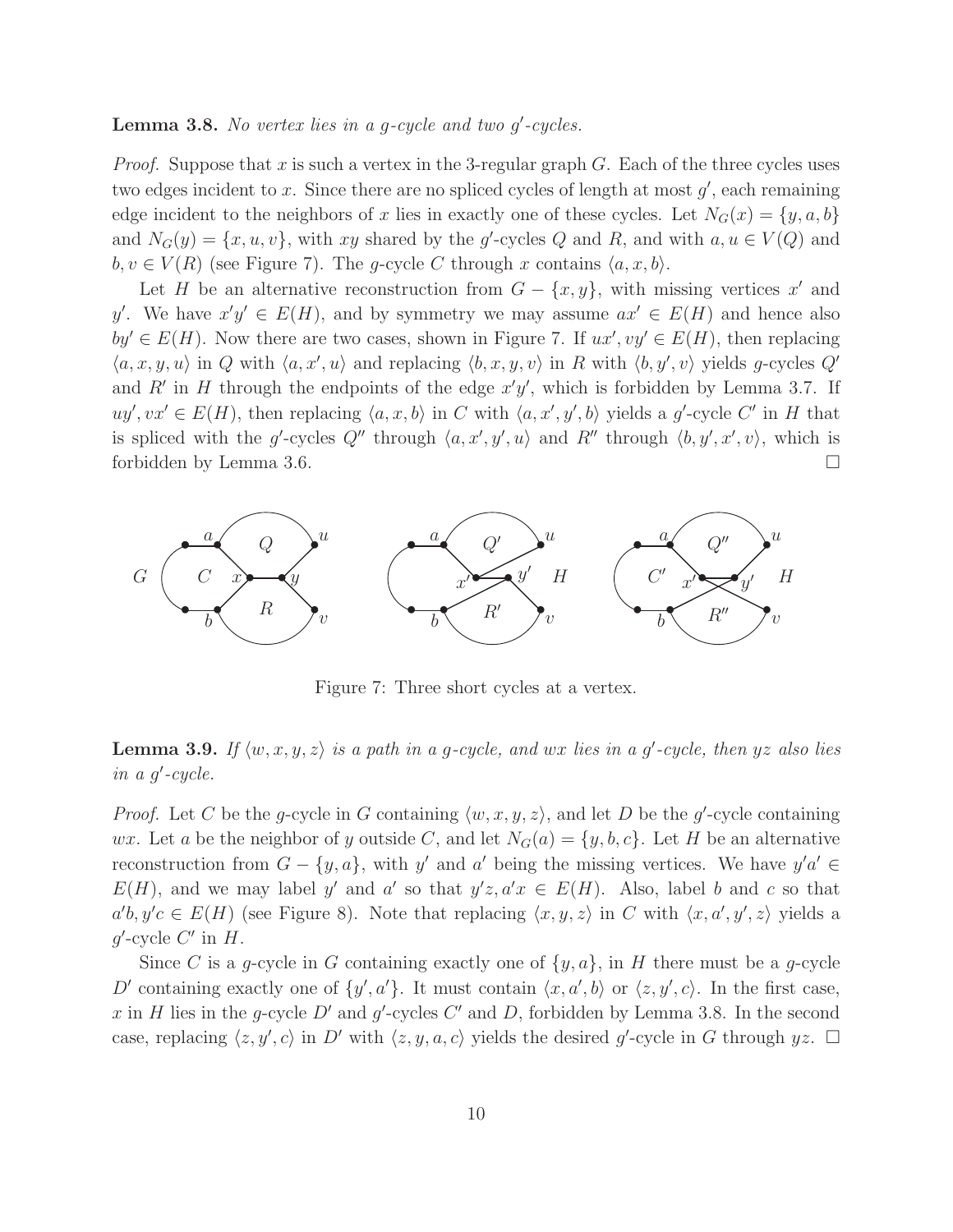

Figure 8: A  $g$ -cycle and a  $g'$ -cycle with a common edge.

## **Lemma 3.10.** No g-cycle and  $g'$ -cycle share an edge.

*Proof.* Let  $wx$  be such an edge in  $G$ , shared by the  $g$ -cycle  $D$  and the  $g$ -cycle  $C$  containing the path  $\langle w, x, y, z, c \rangle$ . By Lemma 3.9, yz lies in a g'-cycle B in G.

Since w and y lie on a g-cycle, from  $G - \{w, y\}$  there is only one alternative reconstruction H, in which by Lemma 2.6 the g-cycle C' through the missing vertices  $w'$  and  $y'$  is obtained from C by replacing w with w' and y with y'. Thus also  $w'a, y'b \in E(H)$ , where a and b are the neighbors outside C of y and w in G, respectively (see Figure 9).

Replacing  $\langle b, w, x \rangle$  in D with  $\langle b, y', x \rangle$  yields a g'-cycle D' in H. Since C' and D' share the edge  $xy'$ , by Lemma 3.9 the edge zc lies in a  $g'$ -cycle  $Q$  in  $H$ . Since shorter cycles and spliced cycles must be avoided,  $Q$  avoids  $y'$  and  $w'$ . Hence  $Q$  appears also in  $G$ . Now in  $G$  the vertex z appears in the g-cycle C and g'-cycles B and Q, which is forbidden by Lemma 3.8. $\Box$ 



Figure 9: Another  $g$ -cycle and a  $g'$ -cycle with a common edge.

## **Lemma 3.11.** Every g-cycle shares an edge with some  $g'$ -cycle.

*Proof.* Let  $\langle a, x, b \rangle$  be a path along a g-cycle C in G. Let y be the neighbor of x outside C, with  $N_G(y) = \{x, u, v\}$ . Let H be an alternative reconstruction from  $G - \{x, y\}$ , with missing vertices x' and y'. As usual,  $x'y' \in E(H)$ , and by symmetry we may assume  $x'a, y'b \in E(H)$ . We may also choose the labels u and v so that  $x'v, y'u \in E(H)$  (see Figure 10).

Since C is a q-cycle in G containing exactly one of x and y, in H there must be a qcycle C' containing exactly one of x' and y'. Such a cycle must contain  $\langle a, x', v \rangle$  or  $\langle b, y', u \rangle$ .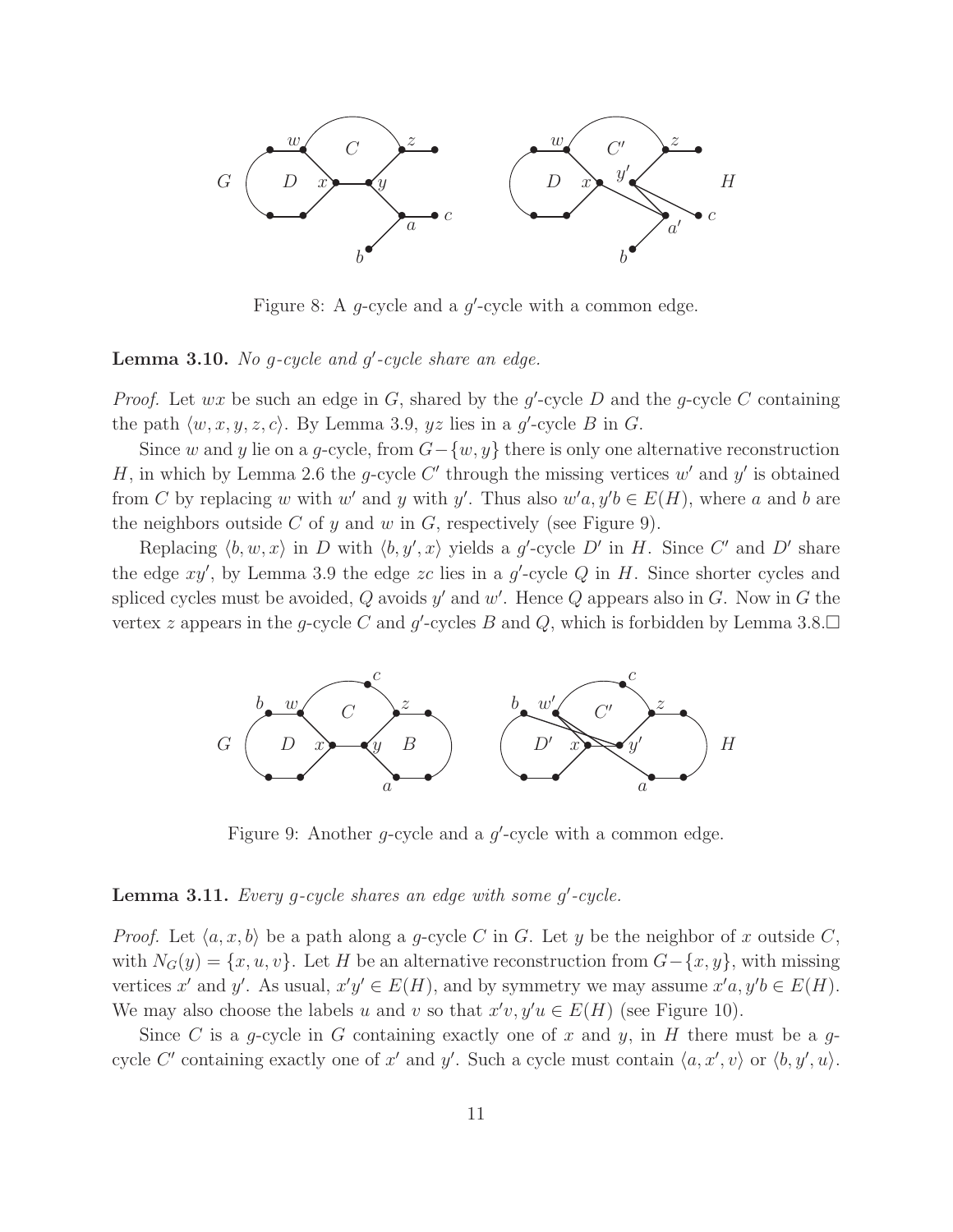Replacing this path in C' with  $\langle a, x, y, v \rangle$  or  $\langle b, x, y, u \rangle$ , respectively, yields a g'-cycle in G that shares an edge with C.



Figure 10: Forcing a common edge.

Lemmas 3.10 and 3.11 are contradictory. Hence no 3-regular graph G has an alternative reconstruction from its  $(n-2)$ -deck, which proves Theorem 1.1.

#### Acknowledgment

The authors thank Martin Merker, Bojan Mohar, and Hehui Wu for their contributions to early discussions and thank both referees for helpful comments.

## References

- [1] B. Bollob´as, Almost every graph has reconstruction number three, J. Graph Theory 14 (1990), 1–4.
- [2] Zh. A. Chernyak, Some additions to an article by B. Manvel: "Some basic observations on Kelly's conjecture for graphs" (Russian), Vestsi Akad. Navuk BSSR Ser. Fz.-Mat. Navuk (1982), 44–49, 126.
- [3] P. Chinn, A graph with p points and enough distinct  $(p-2)$ -order subgraphs is reconstructible, Recent Trends in Graph Theory Lecture Notes in Mathematics 186 (Springer, 1971).
- [4] P. J. Kelly, On isometric transformations, PhD Thesis, University of Wisconsin-Madison, 1942.
- [5] P. J. Kelly, A congruence theorem for trees, Pacific J. Math. 7 (1957), 961–968.
- [6] A. V. Kostochka, M. Nahvi, D. B. West, and D. Zirlin, Degree lists and connectedness are 3-reconstructible for graphs with at least seven vertices, submitted.
- [7] B. Manvel, Some basic observations on Kelly's conjecture for graphs, Discrete Math. 8 (1974), 181–185.
- [8] B. McMullen and S. Radziszowski, Graph reconstruction numbers, J. Combin. Math. Combin. Comput. 62 (2007), 85–96.